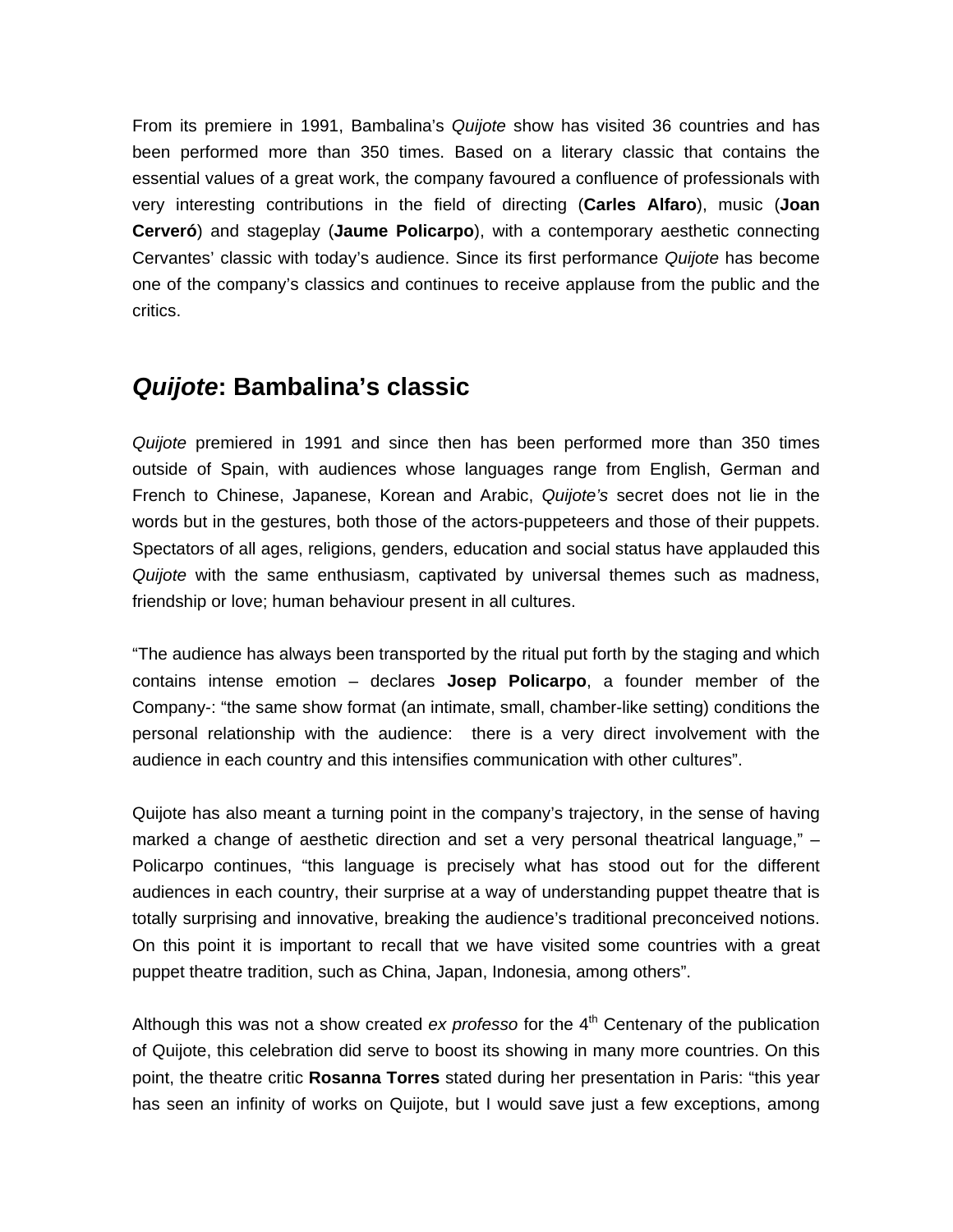them the *Quijote* by Bambalina, perhaps because it was done in total liberty, because there was a belief in the genuine values of Cervantes' work and not just to take advantage of the centenary…"

Currently it is the actor **Àngel Figols** who plays Quijote and **David Durán,** a member of the company since 1998, who is Sancho: "When an adult comes up against the ritual of our *Quijote,* he or she can react in very different ways, depending on his or her culture, society and even the history of his or her country," comments David Durán, "practically throughout the world people have a preconceived notion that puppets are part of a child's world and so their first reaction tends to be one of surprise. As actors we have always aimed to get to the deepest inner worlds, arouse this and, in a certain way, subvert it. It is pleasing to tell stories that do not leave the audience indifferent and with *Quijote* this is what happens in any part of the world. Many people stay on in the theatre when the performance has ended, still moved, wanting to communicate with us and with an unstoppable need to thank us. That is what pushes me to continue in this profession".

#### **The small print from an international tour**

A production that is simple and easy to move (candle lighting, minimal scenery, actors and handlers who work back stage). Only three people are needed to cover the world with this Quijote, from Osaka to Buenos Aires: the two actors and the company's production person, **Ángeles González.** 

Over the period of 15 years the *Quijote* show has been modified, has discovered new paths, has been enriched by the new artistic team but also by the views contributed by such different audiences. "Theatre goers have always wanted to see works from other countries. In Asia, because they normally only get flamenco or dance productions because of the language problem. In Latin America because they are fascinated by a theatrical approach that is so simple, with so few resources but also so resounding in its content. Of course, the puppets arouse passions but especially in Bambalina's way of working, in which neither the puppets nor the handlers play traditional roles.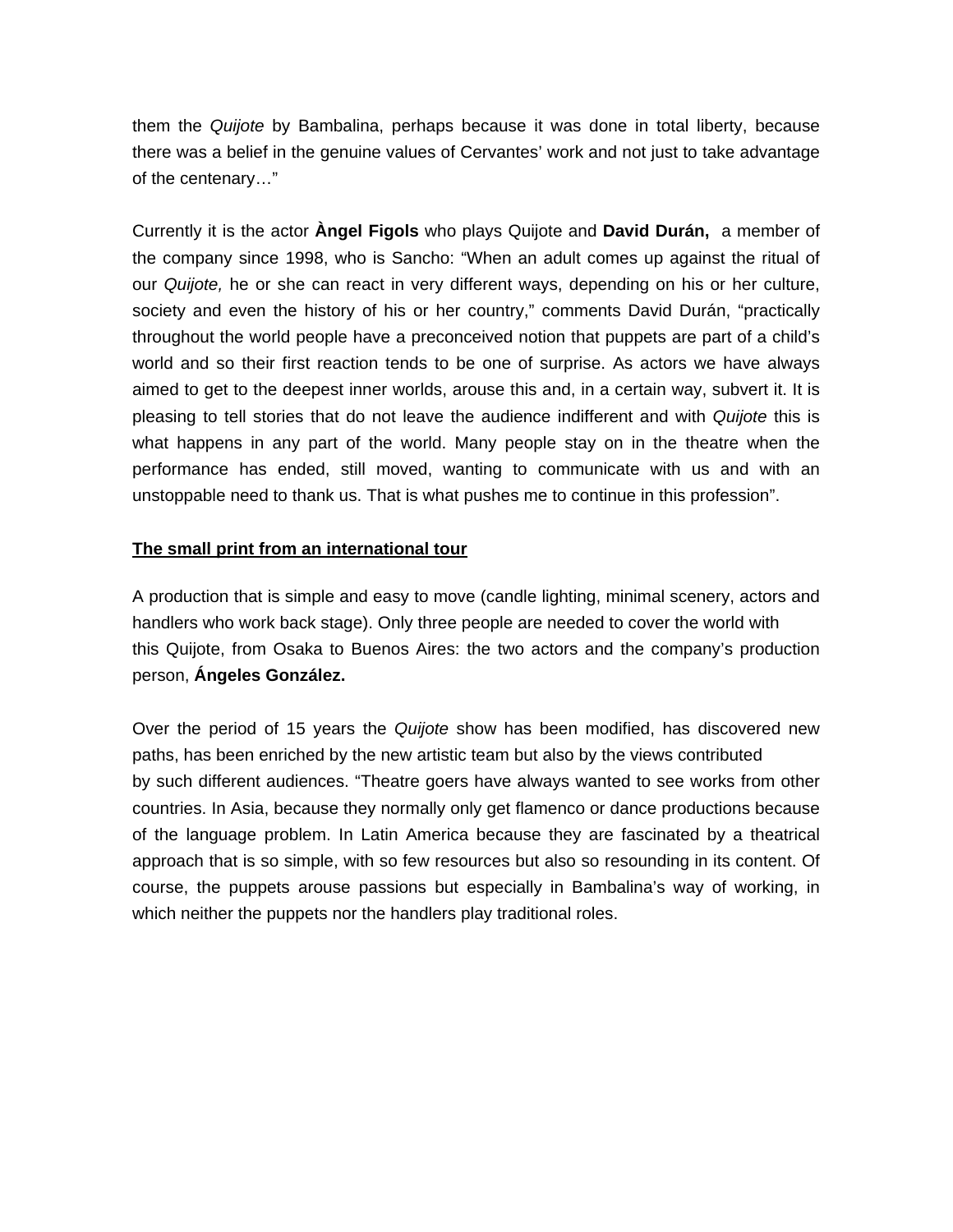### **A SPECTATOR'S REPRODUCTION OF THE PROGRAMME**

For just under one hour the audience and theatre critics from the whole world experienced a fascination with Quijote, Bambalina's master work. Two officiants dressed in black, a table, the play of light and shadows, precise gestures and the right music blend to create a mute yet eloquent Quijote, with Goyesque, Gothic, Expressionist evocations.

*Quijote* alone, in a room in his house, is obsessively reading books of all types until he goes mad. Thus starts this work that shows the madness of this universal hero, his love for Dulcinea and the special relationship he has with Sancho. Through episodes such as the windmill adventure or the Maese Pedro (Master Peter's) puppet show (the puppet theatre within the puppet theatre) we see how Quijote goes on mixing reality and fiction until he is finally humiliated by those around him and is vanquished by his own demons.

## **ARTISTIC TEAM**

Script and staging concept: Jaume Policarpo. Original music: Joan Cerveró. Actors: David Durán, Àngel Fígols Directed by: Carles Alfaro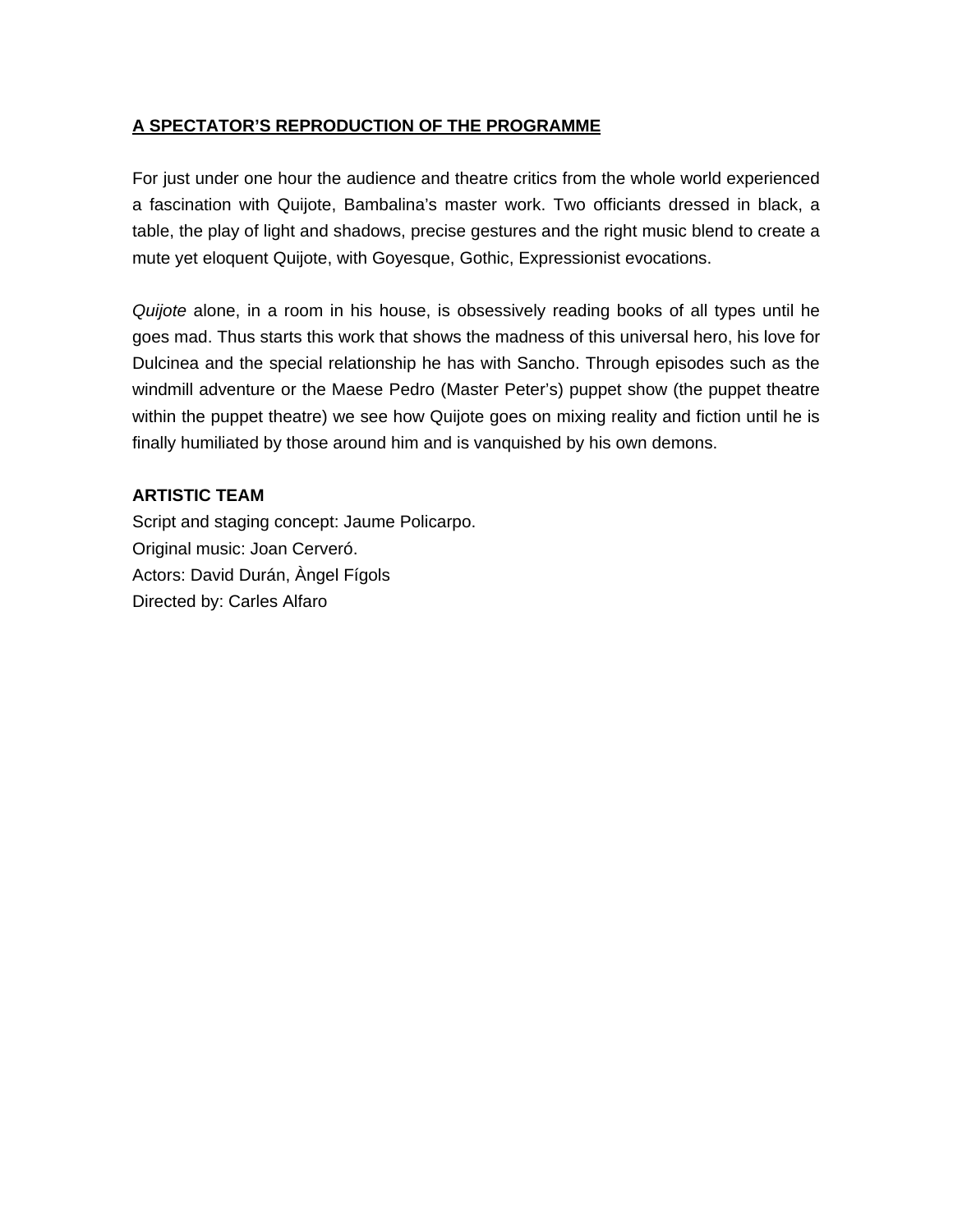#### **SOME COMMENTS FROM THE CRITICS**

Now, Espai Moma has done itself justice with this beautiful production taking puppet techniques to a new level. And the first thing that continues to astonish in this new approach is how the actor handlers manage to give life to these wooden hearts, these sad figures, literally making them breathe. The myth of Cervantes, brought to the world of nightmares, within a perverse game and, above all to an expressionistic aesthetic on all sides. (…) Carles Alfaro has managed to provoke powerful and immediate explosions of humanity. He makes the invisible Quijote and Sancho visible with imperceptible sounds alongside Joan Cerveró's disturbing music.

The illusion hypnotises the audience for an hour, stunning them with this little creative madness. Whoever misses this will not enter the kingdom of the theatre in the sky. *Enrique Herreras. Cartelera Levante.* 

It barely lasts one hour but has more intensity than many shows of longer duration. It has the rare gift of offering something new on something very different. Something that is different, delicate, intimate, beautifully sad, mysteriously calm, artificially human, poetically dazzling.

*Pedro Manuel Víllora. ABC.* 

This *Quijote* is a show that is truly stunning, I cannot think of a better word to define this. If there was any doubt that puppets could be elevated to an art of a higher category, Bambelina will, without a doubt, change your mind. The treatment of props is simply brilliant, a highly original relationship is established between puppeteers, who also act out characters, and their puppets; the music, beautiful, deepening with each sentiment; its aim being to provoke the audience, truly accomplishing this aim. The worst part of *Quijote* is when the lights come back on and one knows that the show has ended.

*Pedro López Castañeyra. LaNetro Madrid* 

This is a work that is risky, courageous, full of suggestions, with barely any concessions; a work in which we witness, in addition to the staging of the Cervantes work, the great ceremony of marionette artistry. Especially recommended for those with sensitive and inquiring souls, those that are open to creativity.

*Ramón Roselló. Cartelera Valencia Semanal*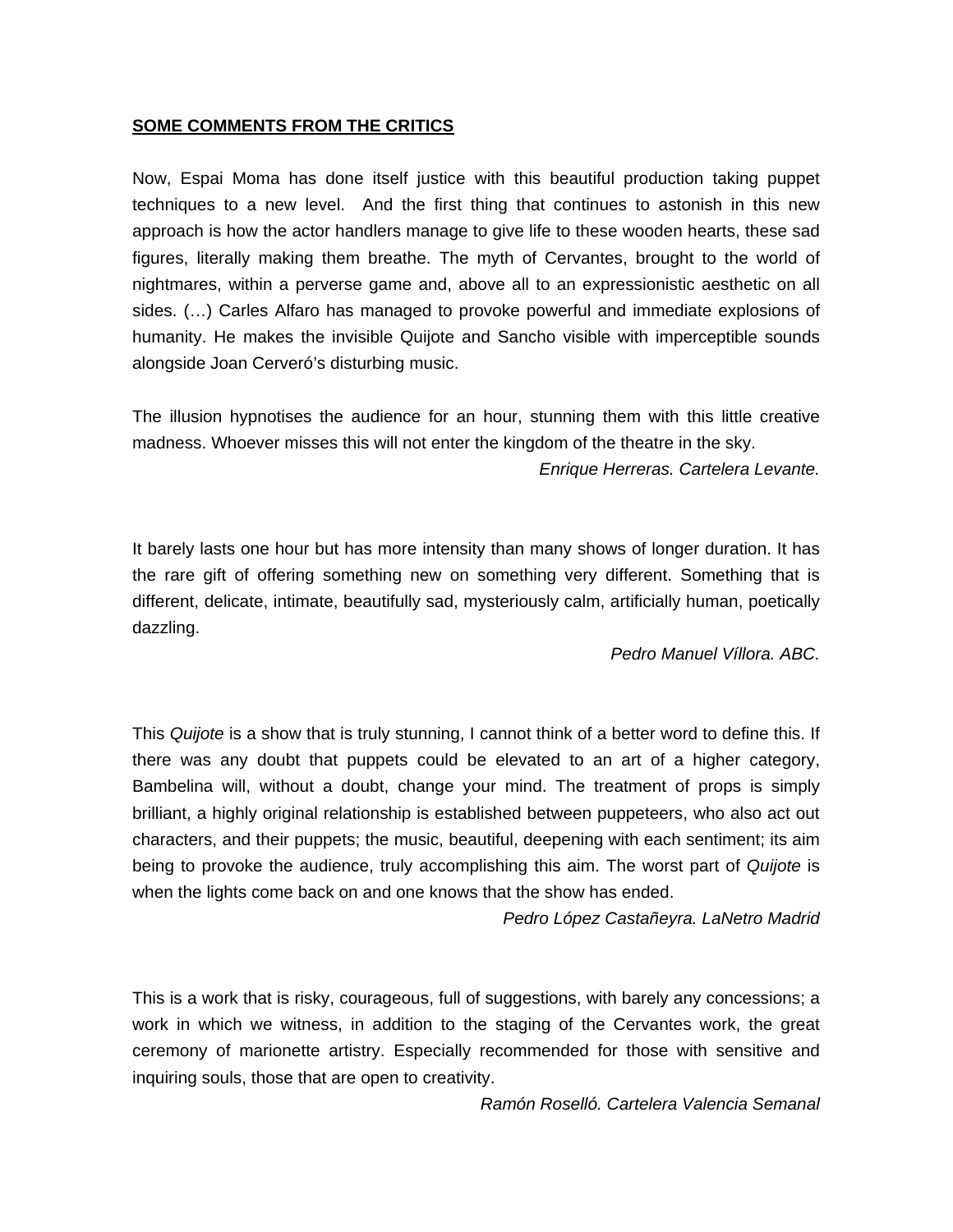The Spanish group Bambalina came through Córdoba in order to leave us with one of the most impacting images of El Quijote: images from the book in the year of Cervantes; of the author, the character, the madness and the puppeteer's art that rides through the  $21<sup>st</sup>$ century with the difficulties of any chamber art. This Quijote was set against all, an armed knight by force. What draws our attention is how the actors approach the violence that gives and takes whoever goes against the world. We witnessed known episodes but the one-hour work went beyond that. Bambalina left out the bad mood of this man so blinded by the phantoms of imagination but also recovered the beauty and the tenderness of whoever finds meaning to life through art. It was a luxury, to have been in the Real theatre on Sunday, face to face with Quijote and his team.

*Beatriz Molinari. La voz del interior.* 

With much poetry, imagination and tenderness, various of the best known episodes and characters from the Cervantes novel appear in a play of light and dark in which the puppeteers handled their dolls before the audience in a paradoxical link: at times confusing the puppet and the puppeteer as if they were one (which in the end they are!); at others with the puppets taking on life as if they were independent of their puppeteers.

The actors David Durán and Àngel Firols demonstrated a virtuous mastery of puppeteer artistry, in precise synchronisation with that contributed by the mood and playful beauty of the score created by Joan Cerveró.

*Andrés Sáenz. La nación.* 

Don Quijote plays securely on the darkness of Goya and on gothic suggestions, energetically underlining signs of death, energetic madness and poetic despair. The show, brimming with austere melancholy and subject to a dark chamber, is outstanding for its perfect integration between actors and marionettes just as the puppet theatre has a thousand faces to investigate.

*Claudio Cumani. Il Resto del Carlino.*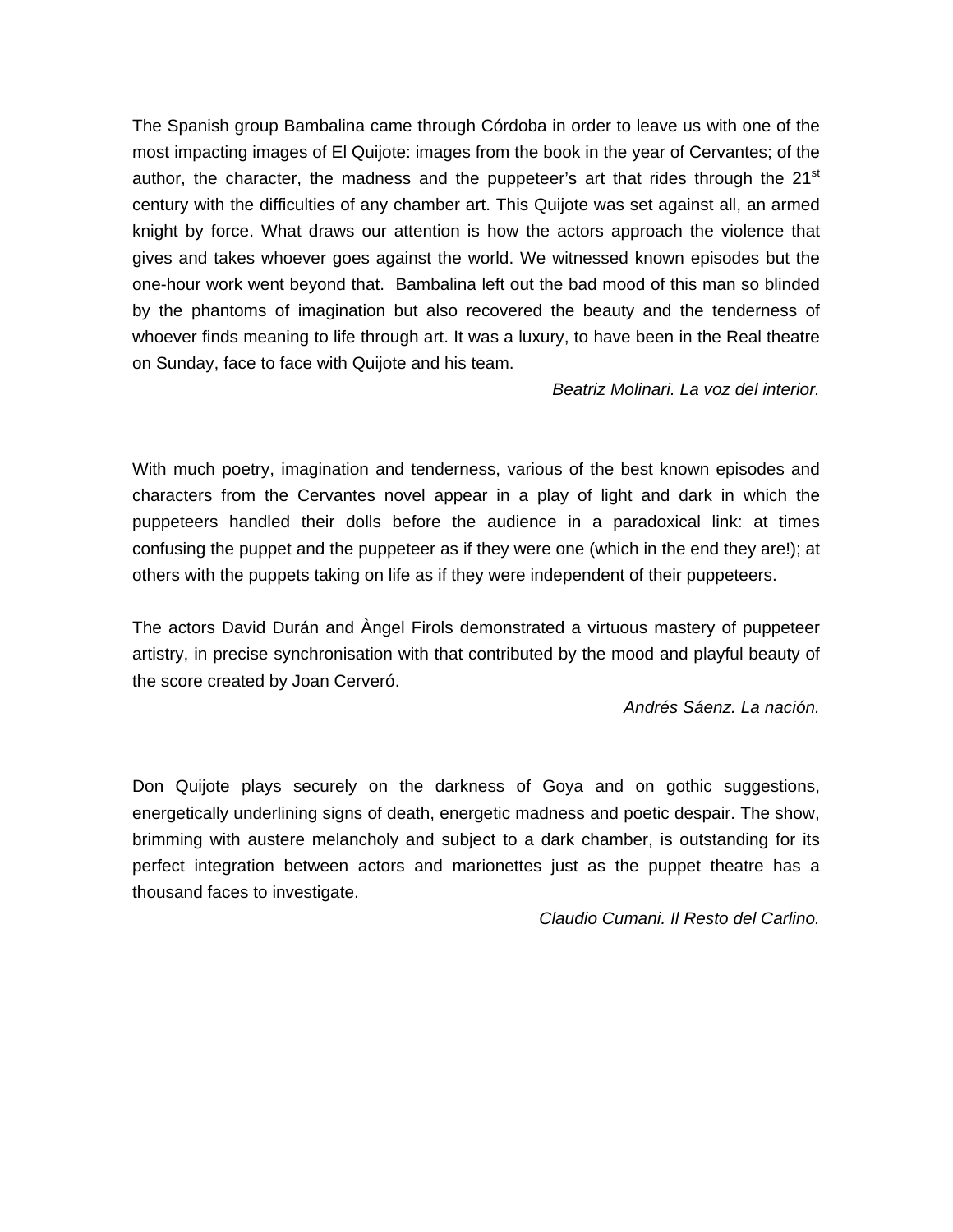The strength of the Compañía Bambalina Titelles lies in its capacity to penetrate its own being like a wave within a tide. They offer us a Quijote without artifice, one that is pure. There, with nothing more than gestures, images. Not one word. And two puppets as two idées fixes, so alive that they finally impose themselves on their handlers.

*Ouest France.* 

The Bambalina marionette theatre allows puppets and humans to complement each other so as to achieve a seductive effect. At times, the voices and faces of the puppeteers express thoughts and feelings that cannot be expressed by the manipulated wood and textile; on other occasions the humans become the malevolent forces in Don Quijote's dreams. Surprisingly enveloping.

*Clare Bayley. The Independent.* 

The puppets and their human puppeteers (or are they?) achieve mysterious life from artifice. It is appropriate to recreate Cervantes' fable with marionettes, close to the fluctuating limits between fantasy and reality. More than spectacular, it is intricately subtle but literally captivating.

*Catherine Lockerbie. The Scotsman.*